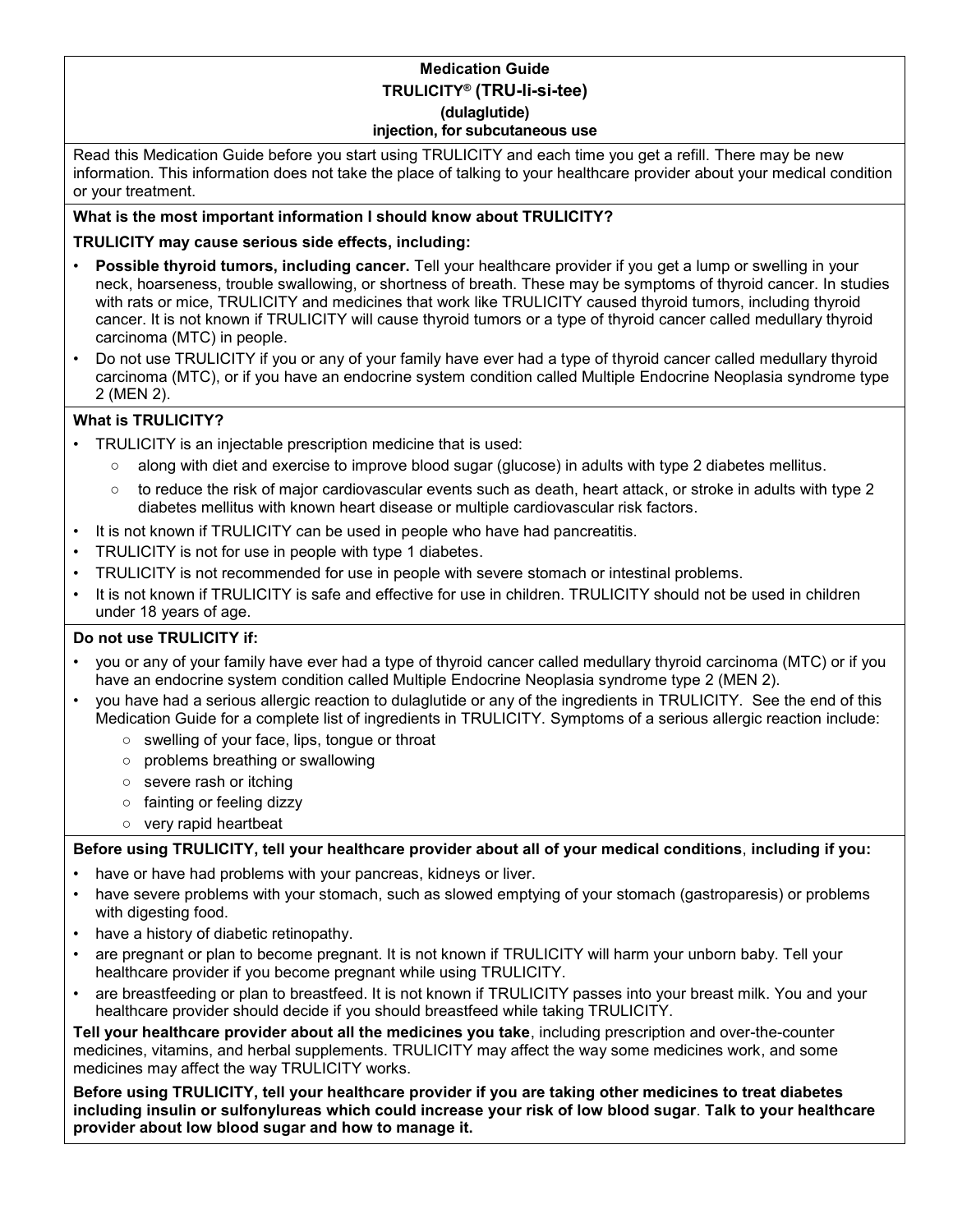Know the medicines you take. Keep a list of them to show your healthcare provider and pharmacist when you get a new medicine.

# **How should I use TRULICITY?**

- Read the **Instructions for Use** that comes with TRULICITY.
- Use TRULICITY exactly as your healthcare provider tells you to.
- TRULICITY is injected under the skin (subcutaneously) of your stomach (abdomen), thigh, or upper arm.
- **Use TRULICITY 1 time each week on the same day each week at any time of the day.**
- You may change the day of the week as long as your last dose was given **3** or more days before.
- If you miss a dose of TRULICITY, take the missed dose as soon as possible if there are at least **3** days (72 hours) until your next scheduled dose. If there are less than **3** days remaining, skip the missed dose and take your next dose on the regularly scheduled day. **Do not** take **2** doses of TRULICITY within **3** days of each other.
- TRULICITY may be taken with or without food.
- **Do not** mix insulin and TRULICITY together in the same injection.
- You may give an injection of TRULICITY and insulin in the same body area (such as, your stomach area), but not right next to each other.
- Change (rotate) your injection site with each weekly injection. **Do not** use the same site for each injection.
- If you take too much TRULICITY, call your healthcare provider or go to the nearest emergency room right away.

## **What are the possible side effects of TRULICITY?**

**TRULICITY may cause serious side effects, including:**

- See **"What is the most important information I should know about TRULICITY?"**
- **Inflammation of your pancreas (pancreatitis).** Stop using TRULICITY and call your healthcare provider right away if you have severe pain in your stomach area (abdomen) that will not go away, with or without vomiting. You may feel the pain from your abdomen to your back.
- **Low blood sugar (hypoglycemia).** Your risk for getting low blood sugar may be higher if you use TRULICITY with another medicine that can cause low blood sugar, such as a sulfonylurea or insulin.
- **• Signs and symptoms of low blood sugar may include:**
	-
- 
- dizziness or light-headedness blurred vision anxiety, irritability, or mood changes
- 
- sweating **•** slurred speech hunger
	-
	- confusion or drowsiness shakiness weakness
- 
- **headache fast heartbeat feeling jittery** 
	-
- **Serious allergic reactions.** Stop using TRULICITY and get medical help right away if you have any symptoms of a serious allergic reaction including:
	- swelling of your face, lips, tongue or throat
	- problems breathing or swallowing
- fainting or feeling dizzy
- 
- very rapid heartbeat

- severe rash or itching
- **Kidney problems (kidney failure).** In people who have kidney problems, diarrhea, nausea, and vomiting may cause a loss of fluids (dehydration) which may cause kidney problems to get worse.
- **Severe stomach problems.** Other medicines like TRULICITY may cause severe stomach problems. It is not known if TRULICITY causes or worsens stomach problems.
- **Changes in vision.** Tell your healthcare provider if you have changes in vision during treatment with TRULICITY.
- **Gallbladder problems.** Gallbladder problems have happened in some people who take TRULICITY. Tell your healthcare provider right away if you get symptoms of gallbladder problems, which may include:
	- pain in your upper stomach (abdomen)
- yellowing of skin or eyes (jaundice)
- fever
- clay-colored stools

### **The most common side effects of TRULICITY may include:**

- nausea
- diarrhea
- stomach (abdominal) pain • decreased appetite
- 
- vomiting

Tell your healthcare provider if you have any side effect that bothers you or that does not go away. These are not all the possible side effects of TRULICITY. Call your doctor for medical advice about side effects. You may report side effects to FDA at 1-800-FDA-1088.

- 
-